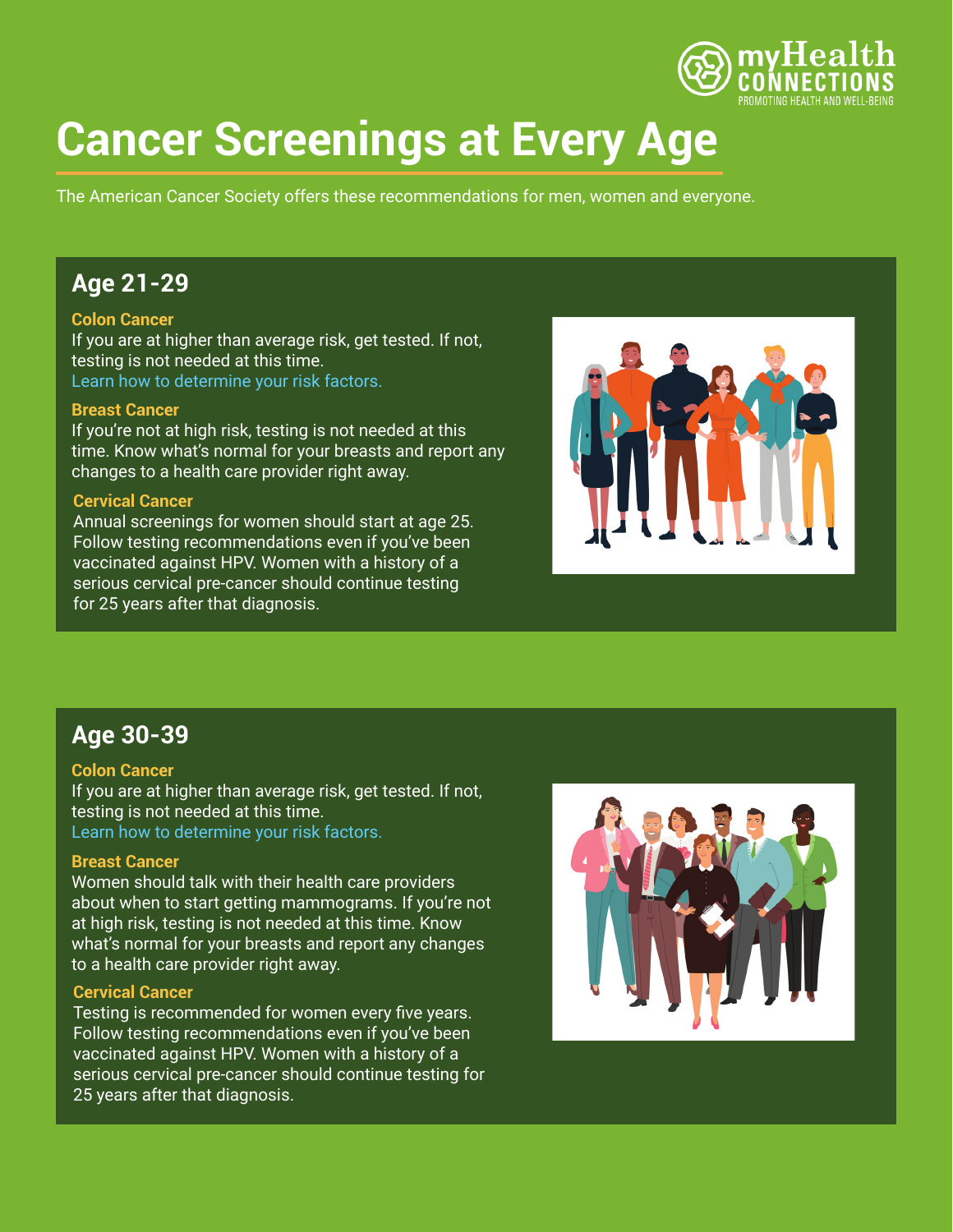## **Age 40-49**

#### **Colon Cancer**

All people at average risk should start testing at age 45. [Learn how to determine your risk factors.](https://www.cancer.org/cancer/colon-rectal-cancer/detection-diagnosis-staging/acs-recommendations.html)

#### **Prostate Cancer**

Starting at age 45, men at higher than average risk should talk with their health care provider about testing. This includes African American men and men with close family members who had prostate cancer before age 65. [Learn more about prostate cancer risk factors.](https://www.cancer.org/cancer/prostate-cancer/causes-risks-prevention/risk-factors.html)

#### **Breast Cancer**

Between ages 40 and 44, women should talk with their health care providers about when to start getting mammograms. Starting at age 45, annual mammograms are recommended. Know what's normal for your breasts and report any changes to a health care provider right away.



#### **Cervical Cancer**

Testing is recommended for women every five years. Follow testing recommendations even if you've been vaccinated against HPV. Women with a history of a serious cervical pre-cancer should continue testing for 25 years after that diagnosis.

## **Age 50-64**

#### **Colon Cancer**

All people at average risk should be tested. Talk with your health care provider about which tests are best for you and how often they should be done. [Learn how to determine your risk factors.](https://www.cancer.org/cancer/colon-rectal-cancer/detection-diagnosis-staging/acs-recommendations.html)

#### **Lung Cancer**

If you are 55 or older, talk with your health care provider about your smoking history and whether an annual low-dose CT scan is recommended to screen for early lung cancer.

#### **Prostate Cancer**

Starting at age 50, all men at average risk should talk with their health care providers about testing options and frequency.



#### **Breast Cancer**

For women between ages 50 and 54, annual mammograms are recommended. For ages 55 and older, mammograms are recommended every two years, but you can choose to get one every year. Talk with your health care providers to evaluate risks, benefits and frequency of testing. Know what's normal for your breasts and report any changes to a health care provider right away.

#### **Cervical Cancer**

Testing is recommended for women every five years. Follow testing recommendations even if you've been vaccinated against HPV. Women with a history of a serious cervical pre-cancer should continue testing for 25 years after that diagnosis.